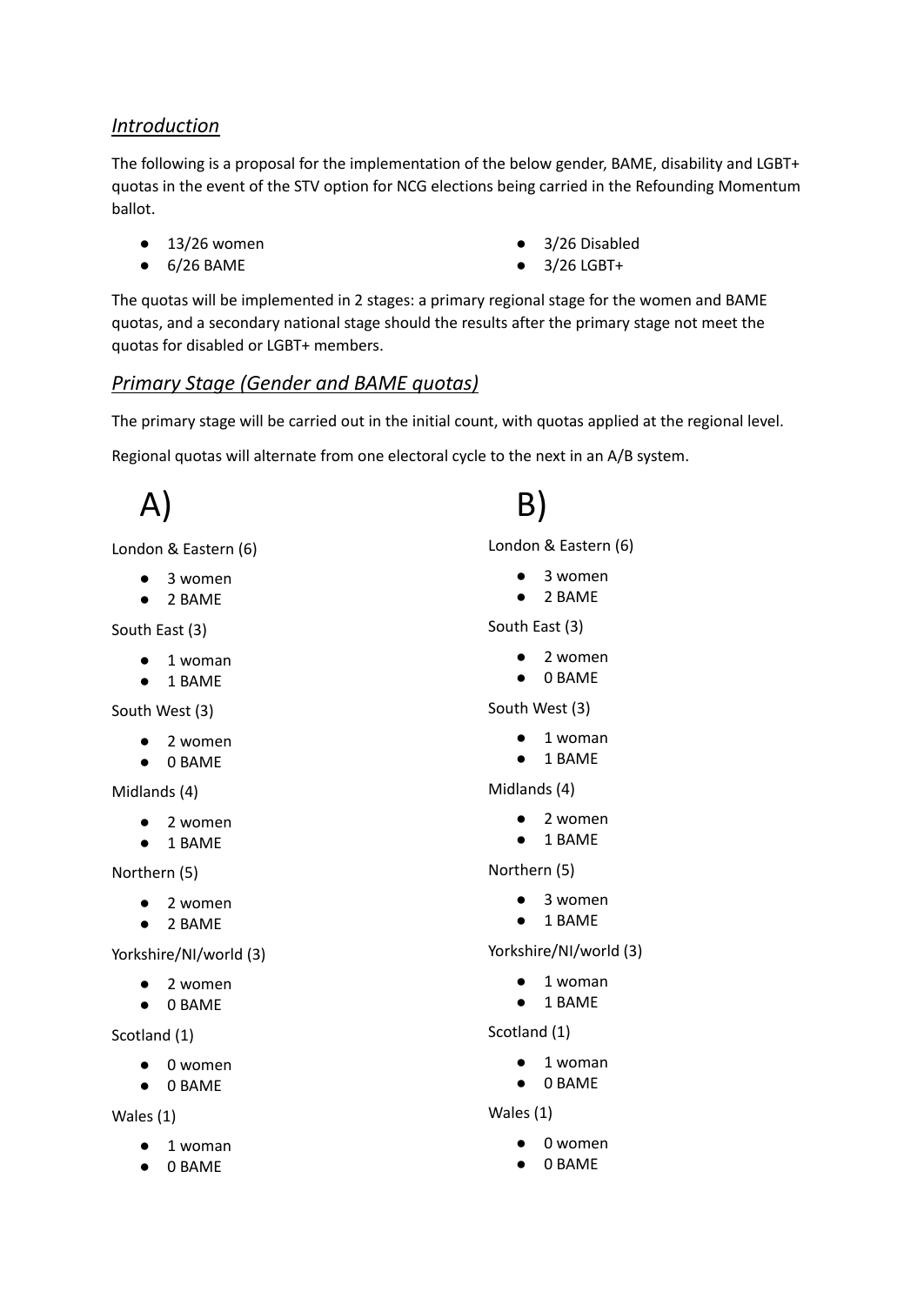Implementing these quotas at the counting stage will unfortunately require an unavoidable degree of complexity.

There are three reasonable ways to elect candidates while ensuring diversity quotas are met:

- 1. Separate elections (e.g. South East would have separate Women's, BAME and Open election races)
- 2. Top-up members (Run unmodified STV and then elect additional candidates via some mechanism to meet any unmet quotas)
- 3. Use a counting method that ensures the quota is met

Separate elections are problematic because candidates and slates would be forced to make tactical choices about which election(s) to run in and because voters would be unable to articulate their preferences between candidates running in separate races.

Top-up members are problematic because if they are assigned at the regional level some regions may end up very overrepresented at the NCG, and in any case the NCG could become much larger than intended.

We propose a novel counting method that ensures that the quotas are met. This will allow all candidates to compete with each other; allows voters to express their preferences about all candidates on the same ballot; and means that the elected candidates will only differ from a normal STV count if normal STV would not meet the quotas.

This system is a variant of [Scottish](https://blog.opavote.com/2016/11/plain-english-explanation-of-scottish.html) STV where candidates may be eliminated for diversity reasons and where candidates are protected from elimination if we need them to meet the diversity quotas.

Here is a summary of the system:

In each round of the election we will do the first of these that we can, then start a new round:

- 1. If any unelected candidates can no longer be elected for diversity reasons, eliminate them and transfer their votes at full value
	- a. e.g. if 2 seats remain and we still need to elect 2 women, then all unelected non-women candidates will be eliminated.
	- b. e.g. if 3 seats remain and we still need to elect 2 women and one BAME candidate then all unelected white men candidates will be eliminated.
- 2. If the number of elected candidates + unelected candidates is less than or equal to the number of seats, elect all remaining candidates and end the election
- 3. If any candidate has more votes than the STV winning threshold, elect the candidate with the most votes and redistribute their surplus votes at fractional value
- 4. Otherwise, eliminate the candidate with the fewest votes and redistribute their votes at full value
	- a. You may not eliminate a candidate if doing so would make it impossible to meet the diversity quotas (e.g. if we still need to elect 2 women and there are only 2 women left unelected then neither of them may be eliminated). If this is the case, try to eliminate the candidate with the next fewest votes.